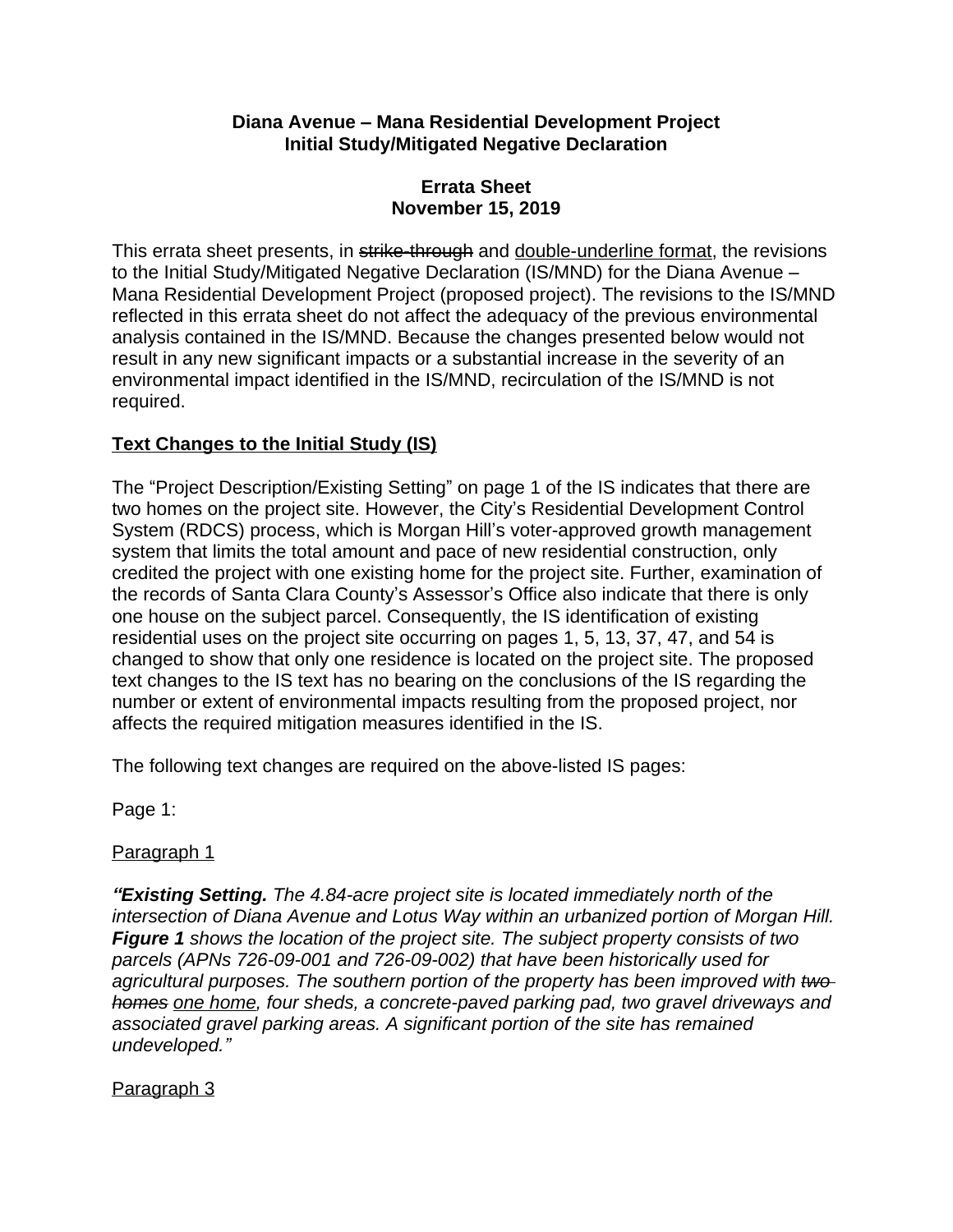*"Regional access to the project site is available from U.S. Highway 101, East Dunne Avenue, Butterfield Boulevard, and Diana Avenue. Diana Avenue adjoins the project site and provides local access to the property. Access to the site is available from two driveways that serve the two homes one home on the subject property. Residential uses generally surround the project site with homes fronting on Diana Avenue, Lotus Way, Weichert Drive, Belletto Drive, Serene Drive, and Carriage Lamp Way.*

Page 5:

*"Proposed Residential Development. The project applicant is requesting approval for the following on the 4.84-acre site (APNs 726-09-001 and 726-09-002):*

*Demolition of two one residential units and associated outbuildings;"*

Page 13:

## *"1a. Scenic Vistas*

*The project site consists of 4.84 acres of relatively level land north of the intersection of Diana Avenue and Lotus Way within an urbanized portion of Morgan Hill. The southern portion of the property has been improved with two one homes."*

Page 37:

*"Site History and Description. The project site is comprised of two parcels. There are two one homes and various outbuildings located on the property. Normal household chemicals were observed within the…"*

Page 47, Column 2, Project Consistency:

*"Consistent. The proposed project is consistent with the City's objective of providing a variety and mix of housing types with an emphasis on encouraging single-family development in the community. The project also promotes the rehabilitation of singlefamily neighborhoods through the replacement of existing substandard housing with housing constructed to current building codes. The 24 new residential units would replace two one homes presently occupying the site. The 24 proposed residences include both one- and two-story residences in one of four various plan types*."

Page 54:

# *"13b, 13c. Displacement of Housing or Residents*

*The subject property contains an open, fallow grass field on 93 percent of the site and two one homes. The displacement of the two one homes as a result of project development would be offset by the development of 24 new single-family detached*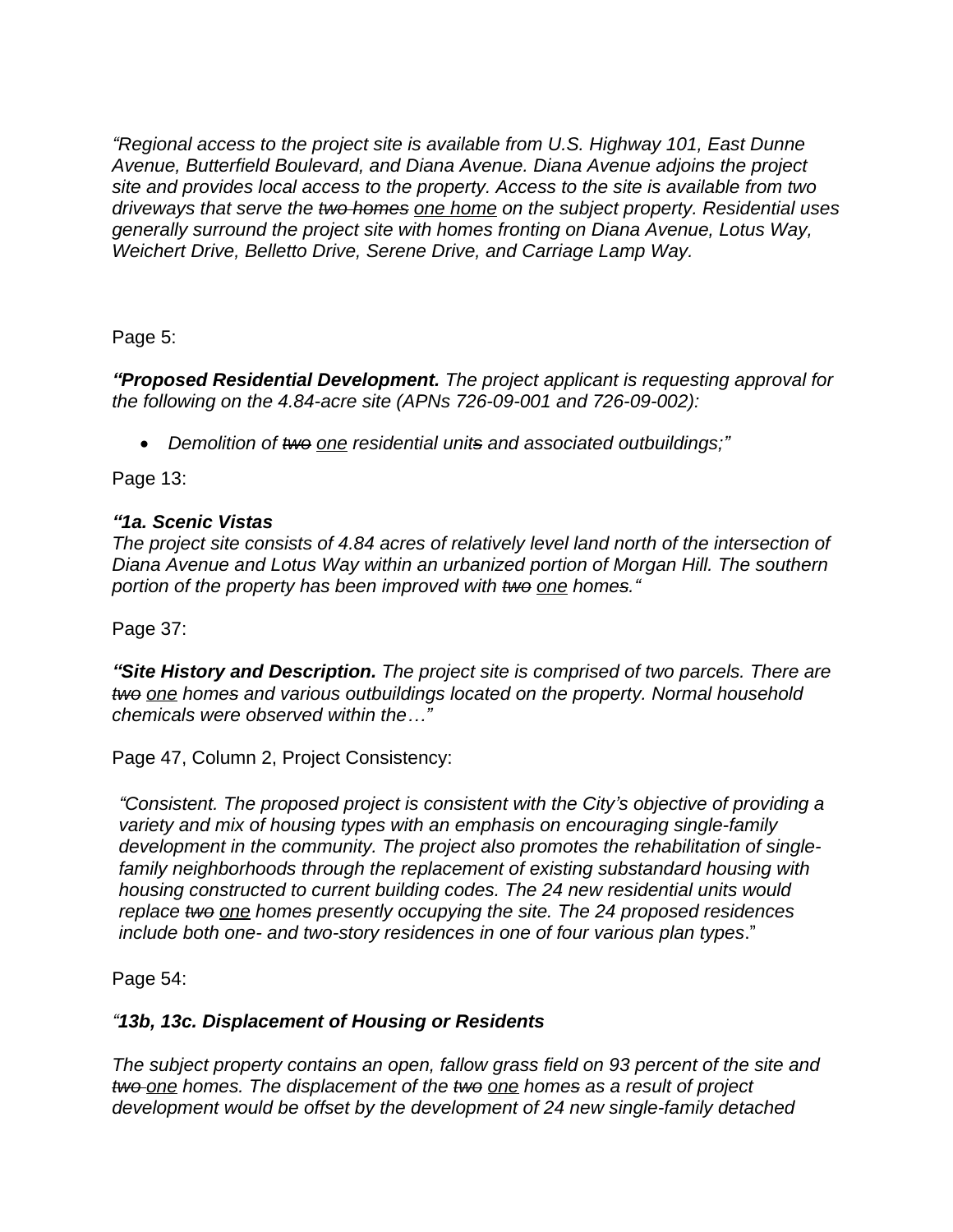*dwellings. The proposed project would provide 22 additional residential units on the project site to serve the community's future housing needs."*

## **Text Changes to the Mitigated Negative Declaration (MND)**

The preparation of the City's environmental documentation generally does not include standard measures in the Mitigated Negative Declaration as they are not mitigation measures. In order to avoid confusion, the project's standard measures can be found in the Conditions of Approval as "Attachment A" to the Tentative Subdivision Resolution (Resolution 19-19) for the project.

On page 1 of the MND, the header is changed as follows:

# **"COMMUNITY DEVELOPMENT SERVICES DEPARTMENT, PLANNING DIVISION**

### **17575 Peak Avenue Morgan Hill CA 95037 (408) 779-7247 Fax (408) 779-7236 Website Address: [www.morgan-hill.ca.gov](http://www.morgan-hill.ca.gov)"**

The MND text would include changes in the Project Description as reflected in the revisions listed for the IS above.

**"Project Description:** The project applicant is requesting approval for the following on the 4.84-acre site (APNs 726-09-001 and 726-09-002):

Demolition of two one residences and associated outbuildings;"

On page 5, the text is revised as follows:

#### *"SM BIO-1: Tree Replacement. Pursuant to the Morgan Hill Municipal Code, replacement planting is required at a one-to-one (1:1) ratio, subject to the approval of the Community Development Services Director.*

*SM BIO-2: Tree Protection Plan. Prior to site preparation for project construction, the arborist's report recommends the implementation of a detailed Tree Protection Plan for the project."*

On pages 5-6, the Cultural Resources SM is revised as follows:

*"C. Cultural Resources*

*The following standard measures will reduce potential impacts from site preparation and construction grading on unknown cultural resources that could occur on the project site.*

*SM CUL-1: The proposed project would be subject to the provisions of City of Morgan Hill Municipal Code Section 18.60.090. This section requires that if a project is located*  within or adjacent to a known archaeological site, the CEQA review shall consider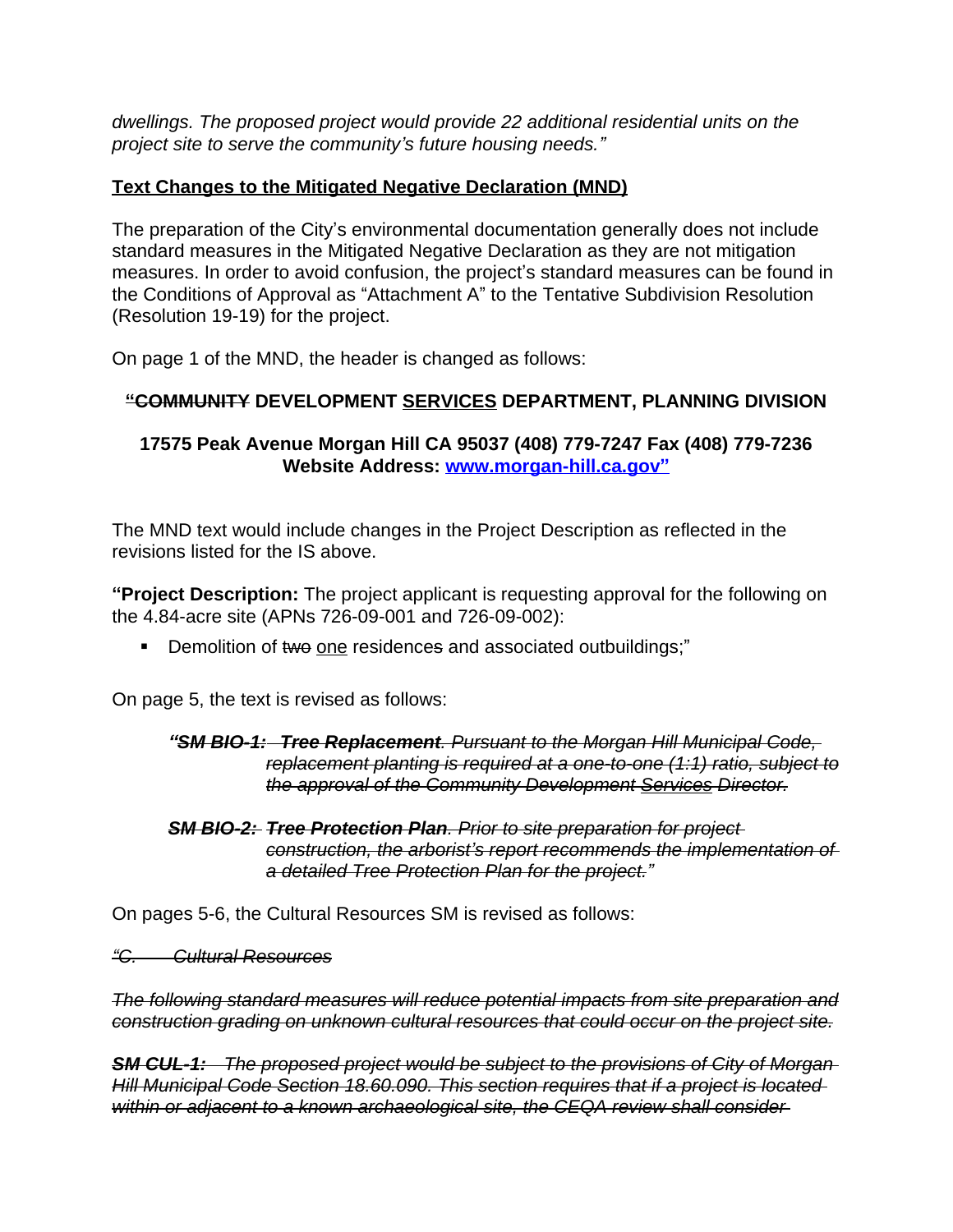*potentially significant impacts on archaeological resources. If appropriate, mitigation measures shall be included. in addition to the standard conditions identified in subsection B of Section 18.60.090. Subsection B stipulates that if the project is not located within or adjacent to a known archaeological site, then the project applicant has the option to complete an archaeological survey of the property to determine the appropriate mitigation to be used as conditions of project approval or comply with the Standard Conditions of Approval which shall conclusively reduce potentially significant impacts to less than significant level.* 

A Noise Assessment Study prepared as part of the IS for the proposed project also identified SM that would be required for the proposed project to preclude or minimize the noise effects potentially generated by project development; there were no noiserelated MM required for the proposed residential development, as the project's potential noise impacts would not be considered significant with the application of the required SM."

Page 6 of the MND is changed as follows:

*"D. Geology and Soils*

*The project site, like other surrounding developed areas in Morgan Hill, will be subject to very strong ground shaking from future strong earthquakes in the site vicinity.* 

*SM GEO-1: Conformance with the 2019 California Building Standards Code (CBSC) along with site-specific seismic design parameters specified in the geotechnical report required by the City will be adequate to reduce potentially significant groundshaking hazards to less than significant.*

*SM GEO-2: As a Standard Condition of Approval, the project applicant would be required to implement an erosion control plan. The proposed erosion control measures would include use of fiber rolls or silt fences along the perimeter of all proposed private drives, installation of a sediment barrier at the site's principal storm drain inlet, provision of gravel bag check dams on the proposed public street, and hydroseeding of designated areas.*

*SM GEO-3: As a Standard Condition of Approval, the project applicant is required to prepare a geotechnical engineering report, which includes soil classifications and foundation design recommendations in conformance with the CBSC. The geotechnical investigation was completed in response to this requirement and recommends use of post-tensioned slab-on-grade foundations to minimize the adverse effects of expansive soils."*

Pages 7-8 of the MND is changed as follows: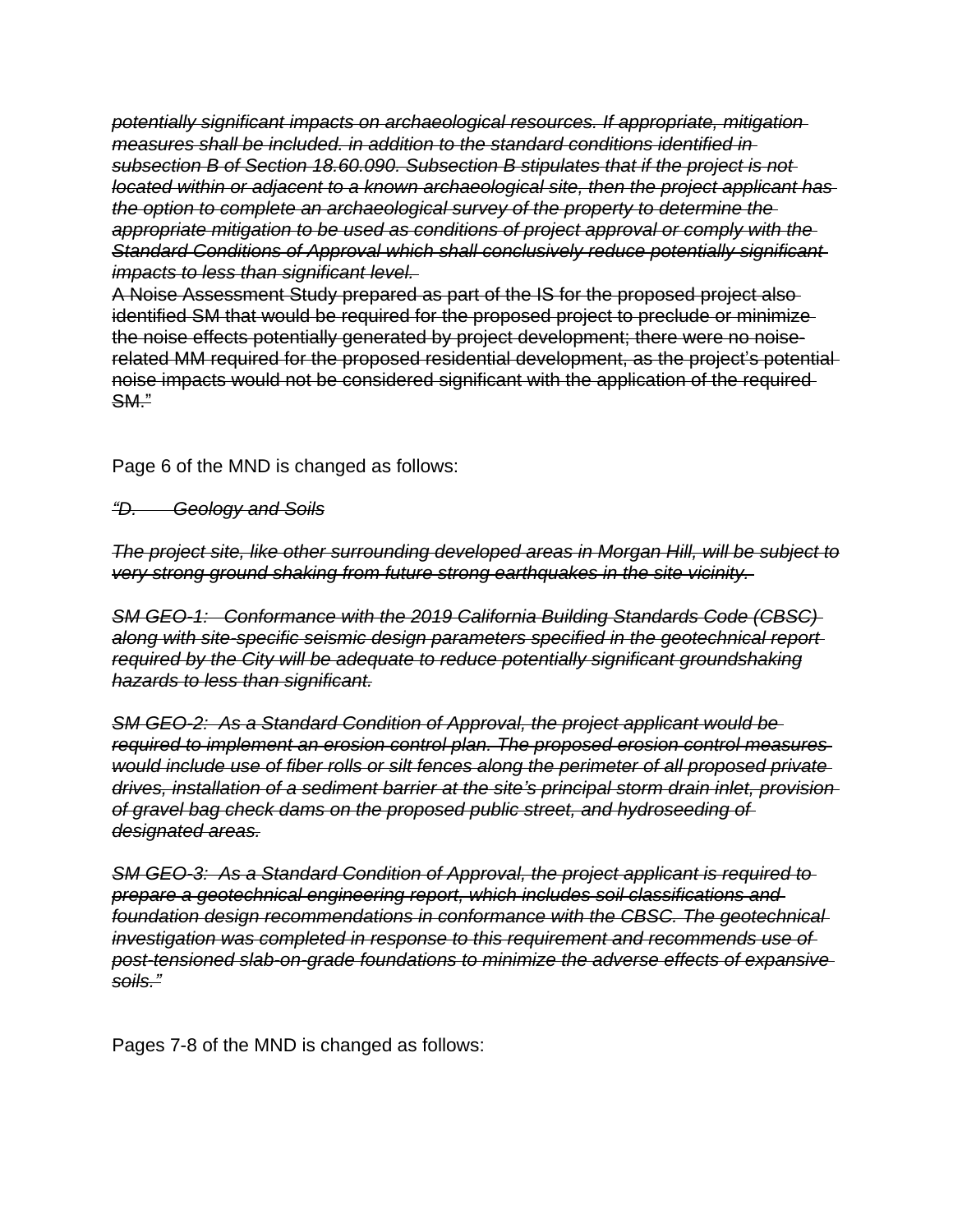*"SM HYD-1: In order to be consistent with the City's requirements for storm runoff control, the proposed project design would need to include the development of a storm water detention basin or other drainage control structures on the subject property. The storm drainage facilities proposed for the project would need to be consistent with provisions the City's Storm Drainage System Master Plan and the stormwater-related conditions of project approval. The incorporation of the Stormwater Conditions for construction activities, post-construction operation of the project, and LID would reduce the potentially significant impacts of the project on stormwater quality to less than significant levels.*

#### *G. Land Use*

- *The proposed zoning for the project site includes a Planned Development (PD) Combining District. The purpose of the Planned Development (PD) combining district is to allow for high quality development that deviates from standards and regulations applicable to base zoning districts in Morgan Hill.*
- *SM LUP-1: The review and approval of the PD Combining District is subject to the provisions of Chapter 18.30.050 of the City of Morgan Hill Municipal Code.*

*H. Tribal Cultural Resources*

*SM TCR-1: The City will require monitoring of ground-disturbing activities for archaeological resources and the reporting of appropriate treatment and disposition of such resources that may be uncovered. In the event that undocumented human remains or unknown significant historic or archaeological resources are discovered, subsection B.2. in Section 18.75.110 provides a specific protocol for the treatment of the uncovered human remains and/or resources. The protocol entails the process of identifying the human remains and the contact of appropriate parties such as the Native American Heritage Commission (NAHC) and the NAHC-designated Tribe to determine Most Likely Descendant for further consultation on the disposition of the remains. As noted in the City's ordinance, the completion of the standard conditions of approval would reduce potentially significant impacts on archaeological resources to a less than significant level."*

Page 8 is changed as follows:

# **"III. FINDING**

The City of Morgan Hill Community and Economic Development Services Director hereby finds that the…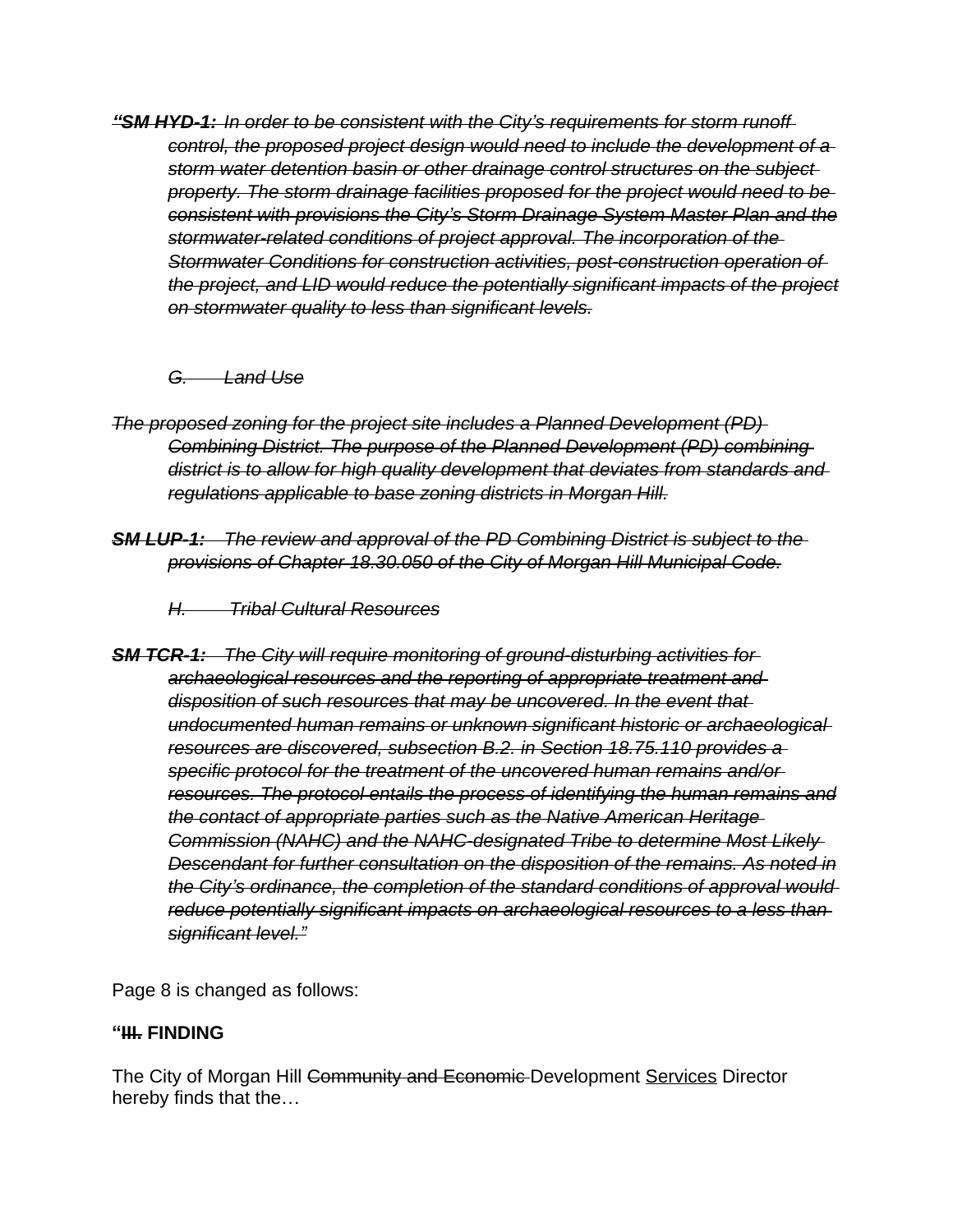\_\_\_\_\_\_\_\_\_\_\_\_\_\_\_\_\_\_\_\_\_\_\_\_\_\_\_\_\_\_\_\_\_\_\_\_\_\_ Jennifer Carman Community Development Services Director

Date: \_\_\_\_\_\_\_\_\_\_\_\_\_\_\_\_\_\_\_\_\_\_"

## **Text Changes to the Mitigation Monitoring and Reporting Program (MMRP)**

The cover page is corrected as follows:

"Prepared for the:

**CITY OF MORGAN HILL** 

Community Development Services Department 17575 Peak Avenue Morgan Hill, CA 95037 408.778.6480"

The Table of Contents, page i, is corrected as follows: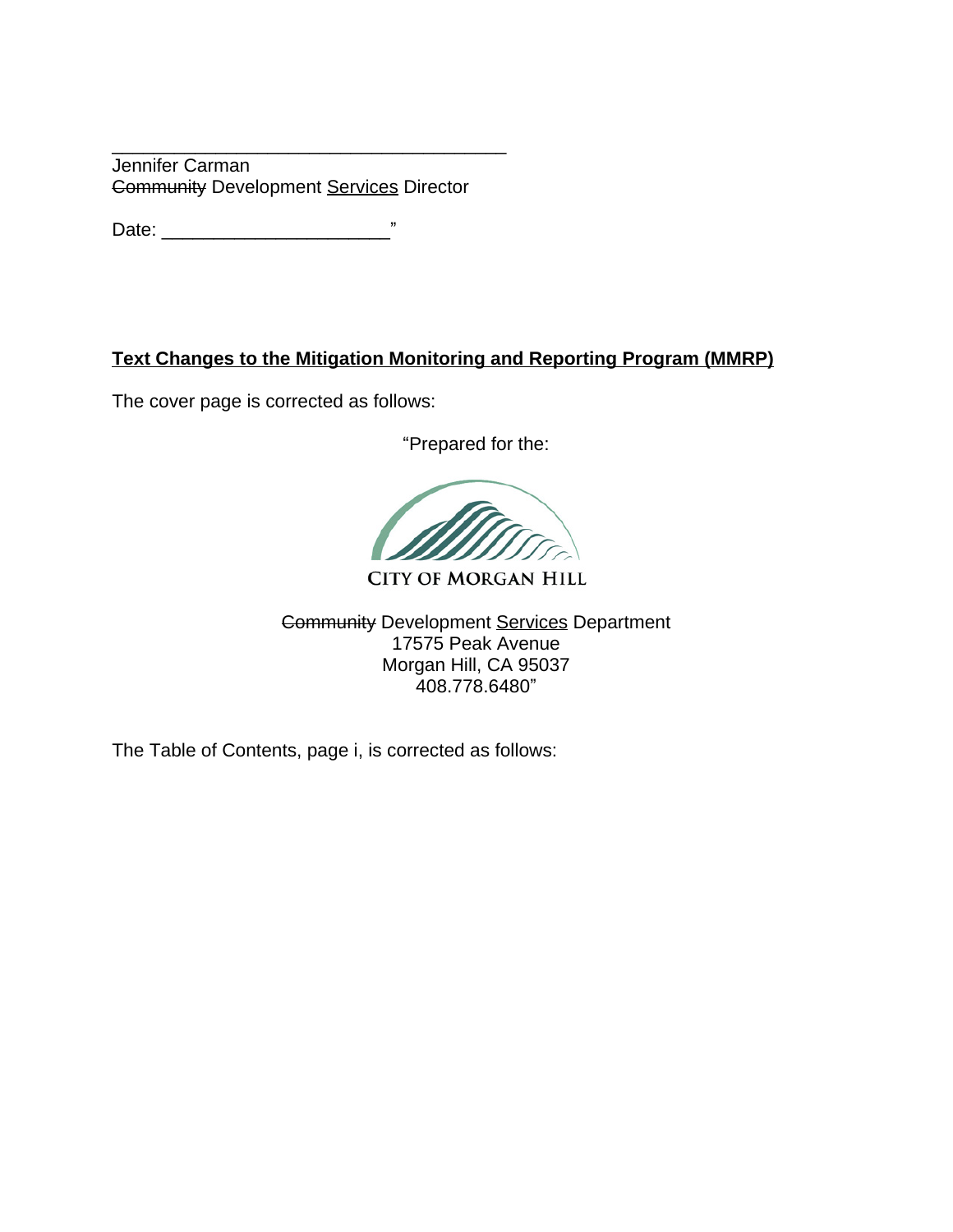#### **"TABLE OF CONTENTS**

|         | Page |
|---------|------|
|         |      |
|         |      |
|         |      |
|         |      |
|         |      |
|         |      |
|         |      |
|         |      |
|         |      |
| Finding |      |

Page 1 is corrected as follows:

"Contact Information:

City of Morgan Hill Community Planning Development Services Department 17575 Peak Avenue Morgan Hill, CA 95037 408.778.6480"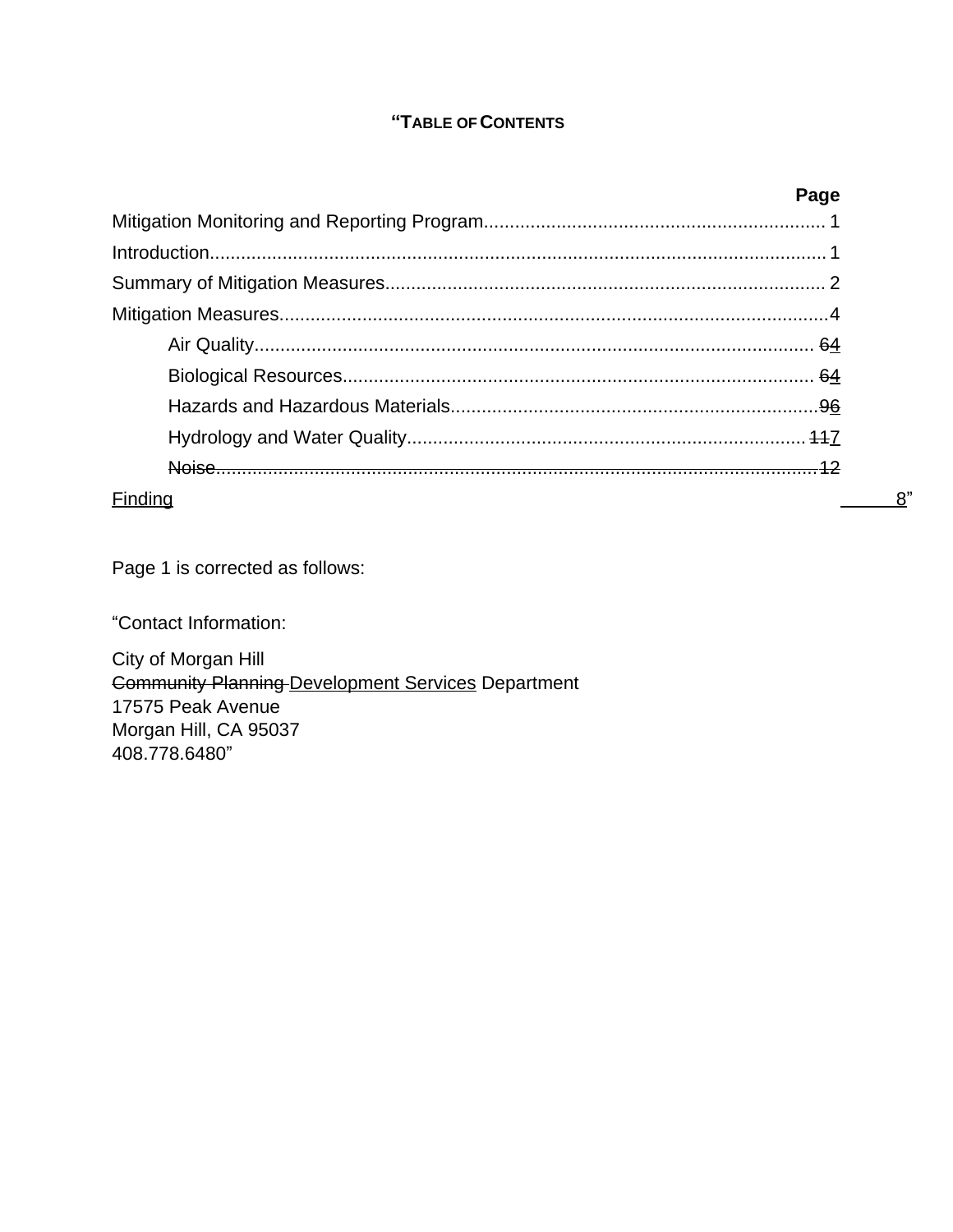In addition, as with the MND, all references in Table 1 and on page 10 of the MMRP to the "Community Development Department" are changed to reflect the Department's current name, "Development Services Department."

On page 2, in Table 1 of the MMRP, the following text changes are required:

"**BIO-1:** A qualified biologist should shall conduct a pre-construction survey for suitable bat roosting…"

On page 2, in Table 1 of the MMRP, the following text changes are required:

"**HYD-1:** The project sponsor shall determine the location of the site's water well, if present, prior to the start of project construction. The project sponsor shall retain a licensed well driller to destruct or abandon the former irrigation well at the project site in accordance with the standards specified in Santa Clara Valley Water District Ordinance 90-1, Santa Clara County Environmental Health Department, and the California Water Well Standards.

City of Morgan Hill Community Development Services Department and City of Morgan Hill Public Works Department"

On page 3, in Table 1 of the MMRP, the following text changes are required:

"HYD-1: The applicant shall retain a licensed well driller to destroy or abandon the water well at the project site in accordance with the standards specified in Santa Clara Valley Water District Ordinance 90-1 and the California Water Well Standards developed by the California Department of Water Resources. Documentation of appropriate disposal shall be submitted to the City of Morgan Hill Building Inspection Department prior to issuance of a demolition permit.

(http://www.water.ca.gov/groundwater/well\_info\_and\_other/california\_well\_standards/w ell standards content.html)."

On pages 6-8, the following text changes are also required:

"**MM BIO-1: Special-Status Bats.** Prior to the removal of mature trees or the demolition or renovation of structures, the measures outlined below should shall be performed.

- a. A pre-construction survey should shall be conducted by a qualified biologist to identify suitable bat roosting sites.
- b. Any trees or structures determined to support or potentially support maternal roosting sites may only be removed or demolished after coordination with the CDFW and/or the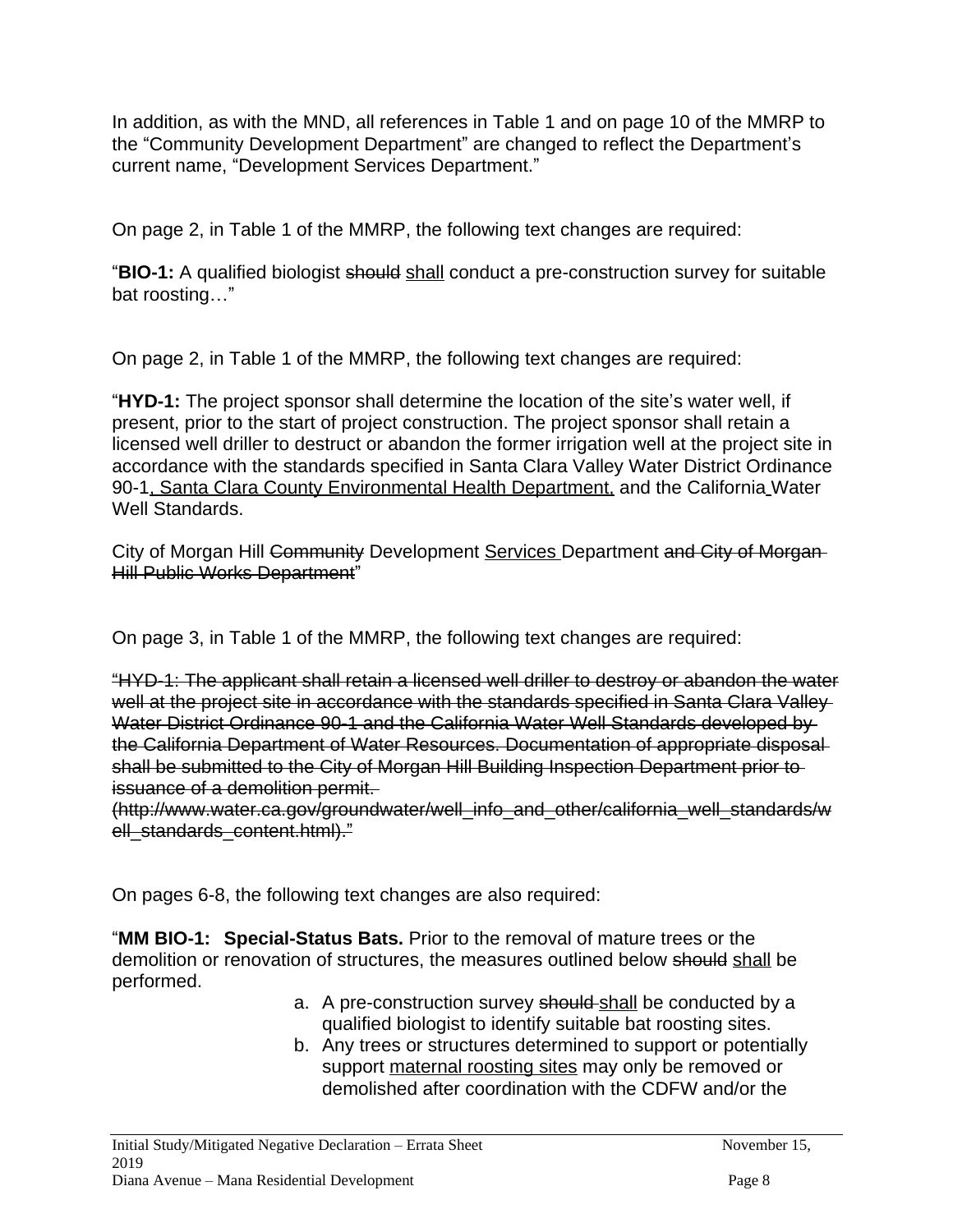|                 | USFWS. Passive exclusion of roosting bats will be required<br>and this may only be performed during the non-breeding                                                                                                                                                                                                                                                                                                                                                                                                                                                                                                                                                                                                                                                                                                                                         |
|-----------------|--------------------------------------------------------------------------------------------------------------------------------------------------------------------------------------------------------------------------------------------------------------------------------------------------------------------------------------------------------------------------------------------------------------------------------------------------------------------------------------------------------------------------------------------------------------------------------------------------------------------------------------------------------------------------------------------------------------------------------------------------------------------------------------------------------------------------------------------------------------|
| i.              | season (i.e., between October 1 and March 30).<br>c. Any trees or structures determined to provide suitable bat day<br>or night roosting sites should shall be identified and marked on<br>site plans. Such roosting sites include snags, rotten stumps,<br>and decadent trees with broken limbs, exfoliating bark,<br>cavities, openings leading to interior portions of any structures.<br>If no suitable roost sites or evidence of bat roosting are<br>identified, impact minimization measures are not warranted. If<br>suitable roosting sites or evidence of bat roosting are<br>identified, the following measures should shall be conducted:<br>A qualified biologist should shall survey suitable roost sites<br>immediately prior to the removal or significant pruning of any<br>of the larger trees, or demolition or significant renovation of |
|                 | any structures.                                                                                                                                                                                                                                                                                                                                                                                                                                                                                                                                                                                                                                                                                                                                                                                                                                              |
| ii.             | If the project biologist identifies suitable day or night roost sites<br>or evidence of bat occupation, the following steps should shall<br>be followed to discourage use of the sites by bats and to                                                                                                                                                                                                                                                                                                                                                                                                                                                                                                                                                                                                                                                        |
| For trees:      | ensure that any bats present are able to safely relocate.                                                                                                                                                                                                                                                                                                                                                                                                                                                                                                                                                                                                                                                                                                                                                                                                    |
| $\circ$         | Tree limbs smaller than 7.6 cm (3 in) in diameter should shall                                                                                                                                                                                                                                                                                                                                                                                                                                                                                                                                                                                                                                                                                                                                                                                               |
| O               | be removed and any loose bark should be peeled away.<br>Any competing limbs that provide shelter around the potential<br>roost site should shall be removed to create as open of an area<br>as possible.                                                                                                                                                                                                                                                                                                                                                                                                                                                                                                                                                                                                                                                     |
| $\circ$         | The tree should shall then be alone to allow any bats using the<br>tree/snag to find another roost during their nocturnal activity<br>period.                                                                                                                                                                                                                                                                                                                                                                                                                                                                                                                                                                                                                                                                                                                |
| $\circ$         | The project biologist should shall re-survey the trees a second<br>time 48 hours after trimming.                                                                                                                                                                                                                                                                                                                                                                                                                                                                                                                                                                                                                                                                                                                                                             |
| O               | If no bats are present, work may proceed.                                                                                                                                                                                                                                                                                                                                                                                                                                                                                                                                                                                                                                                                                                                                                                                                                    |
| O               | If bats remain on-site, additional measures would shall be<br>prescribed by the biologist.                                                                                                                                                                                                                                                                                                                                                                                                                                                                                                                                                                                                                                                                                                                                                                   |
| For structures: |                                                                                                                                                                                                                                                                                                                                                                                                                                                                                                                                                                                                                                                                                                                                                                                                                                                              |
| O<br>O          | Depending on the location of potential roost sites and the<br>nature of bat occupation, partial dismantling of a suspect<br>structure may will be performed to discourage use by bats.<br>Partial dismantling may will consist of the removal of siding,<br>roof sections, and roof gables to permit air flow and exposure to<br>sunlight. This work should shall be performed under the<br>supervision and direction of a qualified biologist.<br>The project biologist should shall re-survey the structures a<br>second time 48 hours after performance of the partial<br>dismantling work"                                                                                                                                                                                                                                                               |
|                 |                                                                                                                                                                                                                                                                                                                                                                                                                                                                                                                                                                                                                                                                                                                                                                                                                                                              |